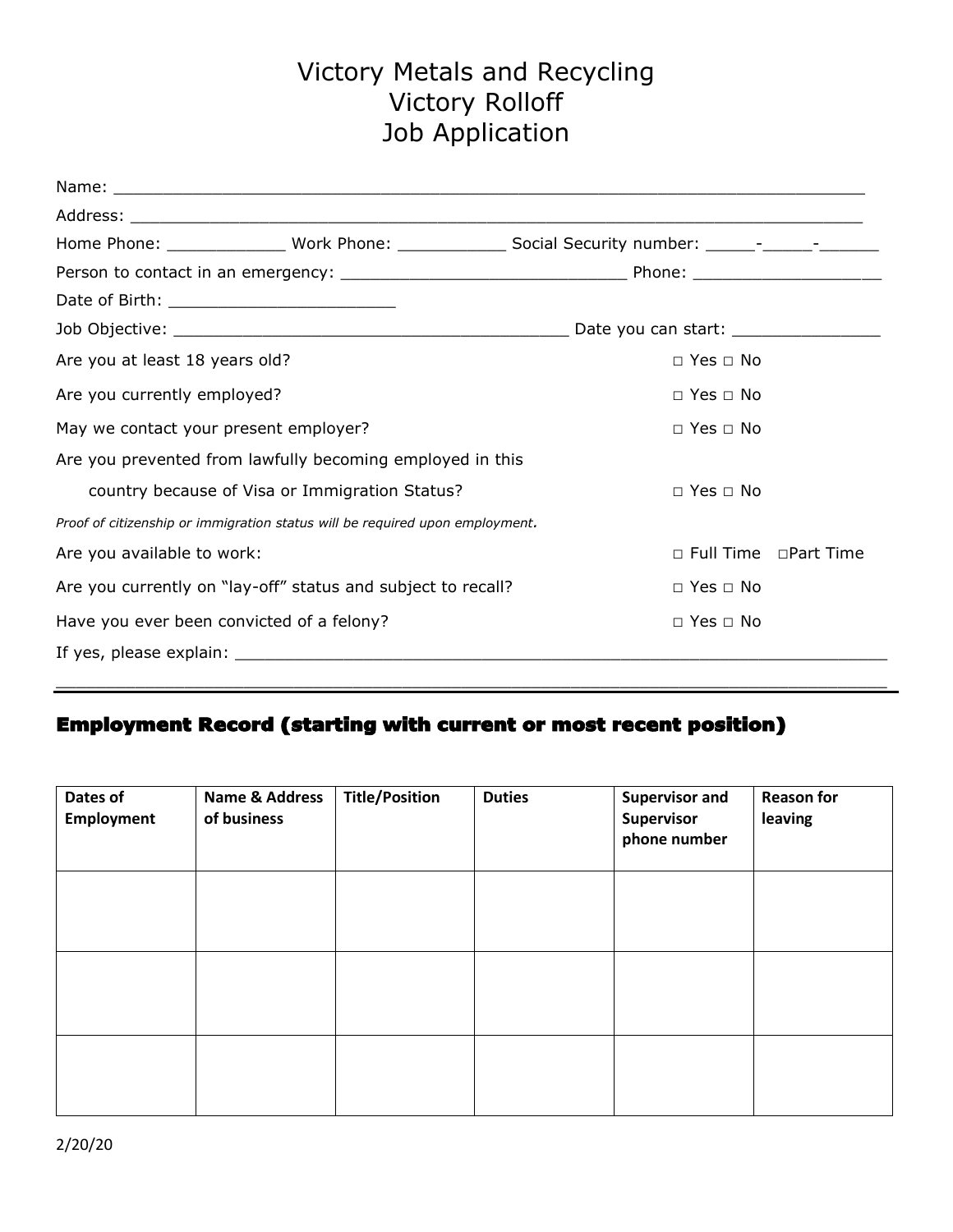### Work References

| Name | Phone # | Email address | Years known | Personal or Work? |
|------|---------|---------------|-------------|-------------------|
|      |         |               |             |                   |
|      |         |               |             |                   |
|      |         |               |             |                   |

### **CONSENT FOR PRE-EMPLOYMENT, RANDOM, OR REASONABLE SUSPICION DRUG TEST SCREEN AND RELEASE COVENANT NOT TO SUE AND INDEMNITY AGREEMENT**

I hereby CONSENT to allow (medical center) to take a specimen of my hair, urine, or blood and submit it for a preemployment, random, or reasonable suspicion drug test screen IF REQUESTED by Victory Metals & Recycling, LLC. I FURTHER CONSENT to allow the laboratory testing service to make the results of such screen available to the prospective or current employer, Victory Metals & Recycling, Victory Rolloff, or Victory Transportation.

In consideration for such services being rendered on my behalf, I hereby RELEASE the laboratory testing service, its officers, agents, and employees, from any and all claims which I might otherwise have due to such results being made so available. I hereby CONSENT NOT TO FILE ANY ACTION at law or in equity against Victory Metals & Recycling, Victory Rolloff, or Victory Transportation, the laboratory testing service, their respective officers, agents or employees in connection with the results of such screen being made so available, and I hereby agree to INDEMNIFY and SAVE HARMLESS Victory Metals & Recycling, Victory Rolloff, or Victory Transportation, the laboratory testing service, their respective officers, agents, and employees from all damages, expenses, reasonable attorney's fees, and costs of court which they or any of them may suffer or incur, jointly or severally, due to the results of such screen being made so available. SIGNED this \_\_\_\_\_\_\_\_\_\_\_day of \_\_\_\_\_\_\_\_\_\_\_\_\_\_\_\_\_\_\_, 20\_\_\_.

Signature:

\_\_\_\_\_\_\_\_\_\_\_\_\_\_\_\_\_\_\_\_\_\_\_\_\_\_\_\_\_\_\_\_\_\_\_\_\_\_\_\_\_\_\_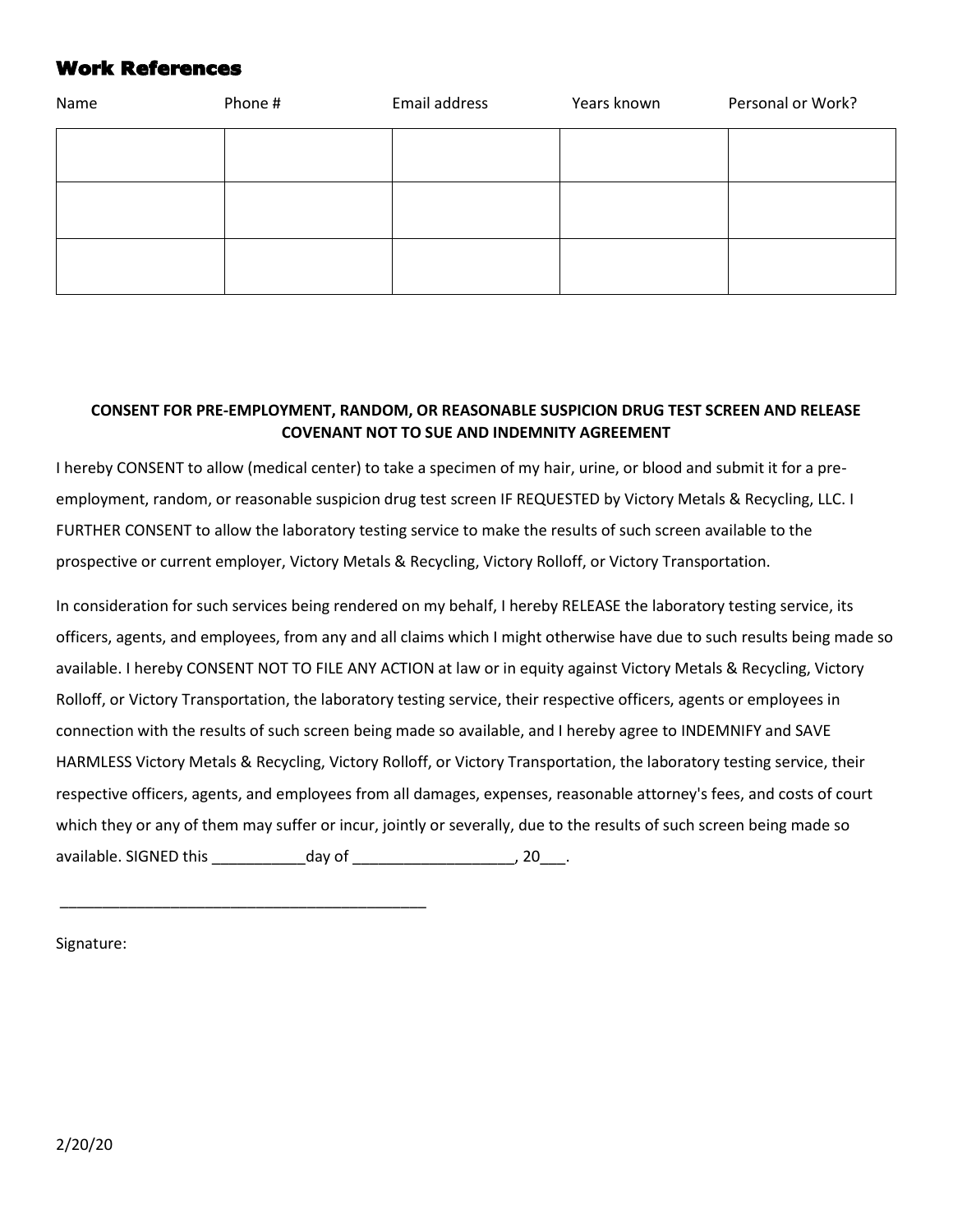## Victory Metals & Recycling and Victory Rolloff Background Check Policy

Purpose:

Victory Metals and Recycling believes that hiring qualified individuals contributes to our overall strategic success. Background checks serve as an important part of the selection process. The information we collect helps Victory Metals and Recycling promote a safe work environment for our current and future employees. Background checks also help us obtain information necessary to determine an applicant's overall employability and to ensure the protection of Victory Metals and Recycling's physical property, proprietary information and other assets. Victory Metals and Recycling complies with all applicable federal, state and local laws, including fair employment practices and equal employment opportunity, when conducting background checks.

### Procedure:

At Victory Metals and Recycling background checks will be conducted on all job applicants applying for sensitive positions. These include positions involving security and financial responsibilities, as well as other positions determined by Victory Metals and Recycling to be sensitive. Victory Metals and Recycling will use a third-party agency to conduct the background checks to verify the accuracy of the information provided by the applicant during the selection process. Information collected by the agency includes past employment, education, character, finances and reputation. Victory Metals and Recycling will ensure that all background checks are conducted in compliance with all applicable federal and state statutes, such as the Fair Credit Reporting Act and the Americans with Disabilities Act. The information that can be collected from previous employers and other sources will be limited to that which is job-related and pertains to the quality and quantity of work performed by the applicant and to the applicant's attendance record, education and other lawful, work-related inquiries. The human resources department, along with appropriate management personnel, will be primarily responsible for the background check process.

### Criminal Arrest and Conviction Records

Victory Metals and Recycling requires a criminal history check for all full-time, part-time and temporary employees upon hire once a conditional offer of employment has been extended by the hiring manager. Although a disqualification is possible, in accordance with federal and state laws, a previous conviction does not automatically disqualify an applicant from consideration for employment with Victory Metals & Recycling. Depending on a variety of factors (for example, the nature of the position, the nature of the conviction, age of the candidate when the illegal activity occurred), the candidate may still be eligible for employment with Victory Metals and Recycling. However, if an applicant attempts to withhold information or falsify information pertaining to previous convictions, the employee will be disqualified from further employment consideration in any position with the company due to falsification of an application.

### Credit Reports

Victory Metals and Recycling may collect credit information on applicants consistent with the guidelines set forth by the federal Fair Credit Reporting Act (FCRA). The FCRA requires organizations to obtain a candidate's written authorization before obtaining a credit report. When doing this, the employer must:

• Certify to the consumer-reporting agency that the employer is in compliance with the FCRA and will not misuse the information it receives.

• Disclose to the applicant or employee, on a separate form, its plans to obtain a consumer or investigative consumer report and that the information received will be used solely for employment purposes.

• Inform the individual of his or her right to request additional information on the nature of the report and the means through which such information may be obtained.